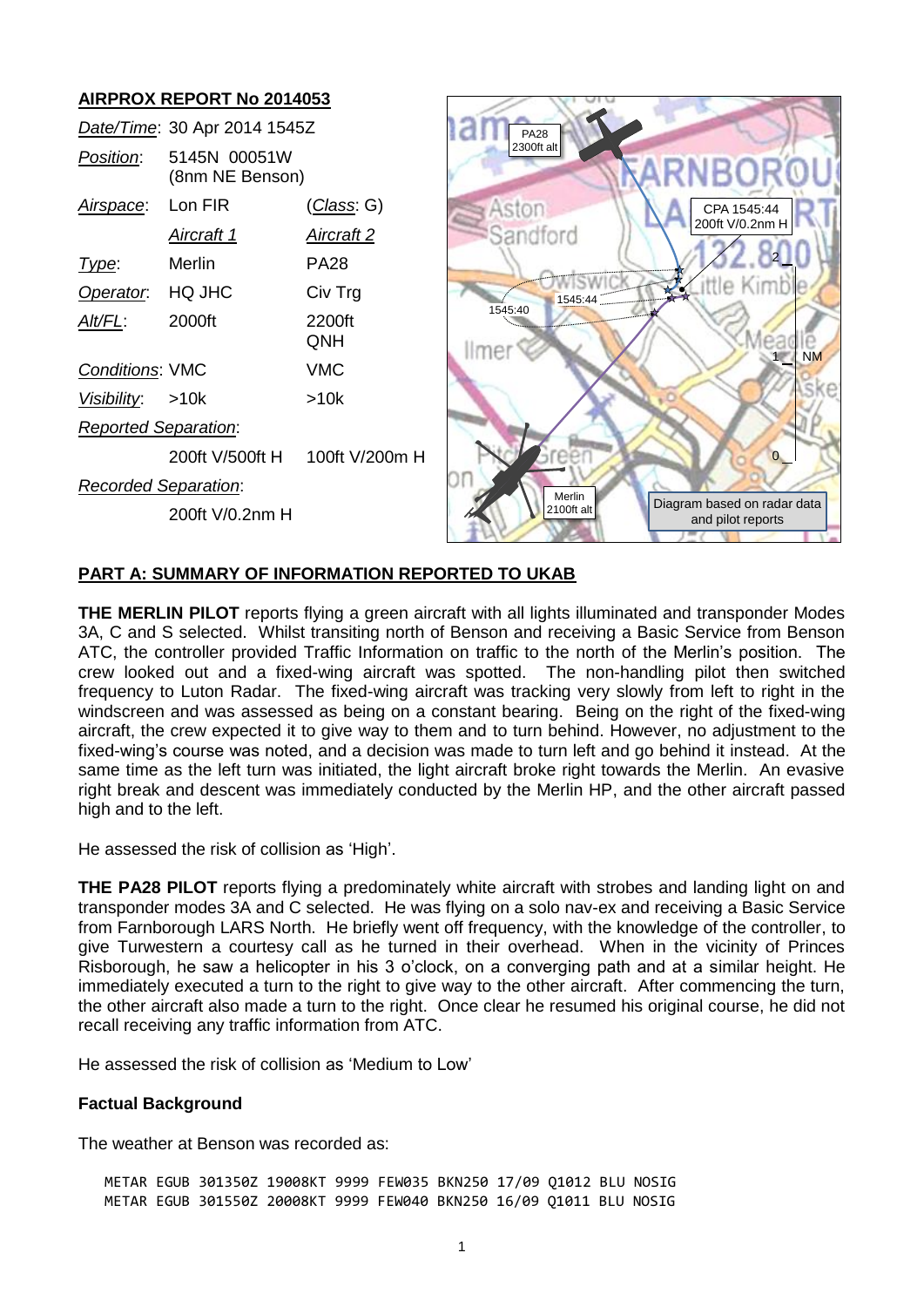#### **Analysis and Investigation**

# **CAA ATSI**

The Merlin had departed RAF Benson and was operating VFR. The pilot reported maintaining a listening watch on the Luton Radar frequency and transponder monitoring code 0013 was set (code 0013 may be used when flying in the vicinity of London Luton/London Stansted Control Zones/Areas and monitoring either Luton Radar or Essex Radar frequencies). Use of monitoring codes does not imply that any form of Air Traffic Service is being provided.

The PA28 was on a VFR solo navigation flight, and was in receipt of a Basic Service from Farnborough LARS (North). The PA28 was transponding 5032.

Both Luton Radar and Farnborough LARS (North) frequencies were reviewed and there were no transmissions from either aircraft in relation to the incident. Farnborough LARS was unaware of the incident until subsequently notified over a week later. ATSI had access to both pilot' reports, recorded area surveillance, and transcription of Farnborough frequency 132.8MHz.

The PA28 called Farnborough using the 'student' callsign at 1512:30 UTC and requested a Basic Service. The London QNH 1011hPa was passed, squawk 5032 assigned, and a Basic Service agreed. The PA28 reported leaving the Farnborough frequency at 1526:30 to call Turweston and returned to the Farnborough frequency at 1536:20. No further calls were received from the PA28 until 1552:10 when the pilot requested to leave the frequency for Denham. At 1545:00 the two aircraft were on converging tracks southeast of Aylesbury aerodrome (Figure 1).



Figure 1: Bovingdon Radar – 1545:00 UTC

The aircraft continued on their respective tracks until, at 1545:38, the PA28 appeared to be in the Merlin's 12 o'clock at a range of 0.3nm and 300ft above (Figure 2).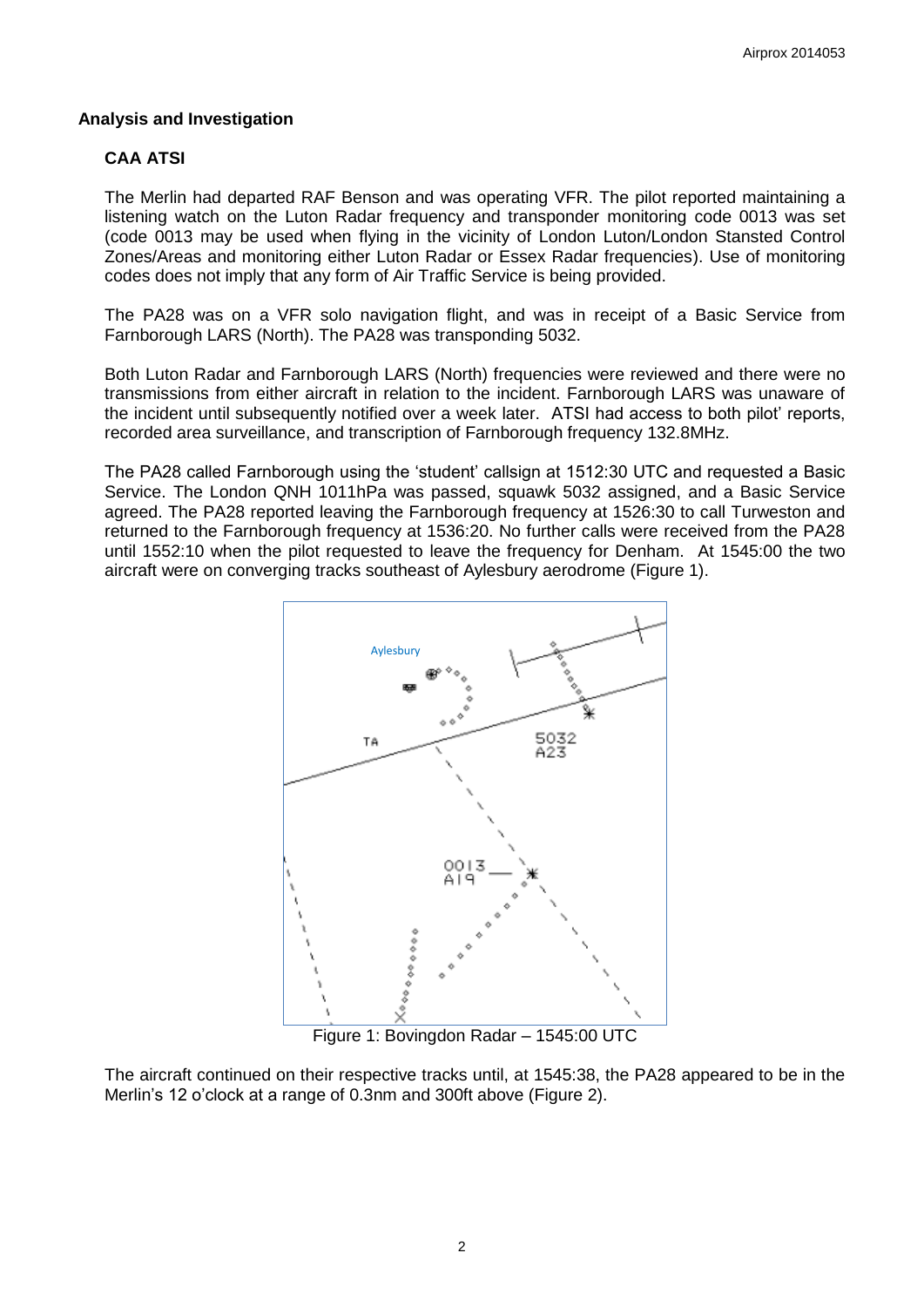

Figure 2: Bovingdon Radar 1545:38 UTC

On the next update of the radar the two aircraft were executing right turns and passing at a distance of 0.1nm and 200ft (Figure 3). They continued to track away from each other in opposite directions and the Merlin had descended 200ft (Figure 4).



Figure 3: Bovingdon Radar – 1545:43 Figure 4: Bovingdon Radar – 1545:48

Within Class G airspace, regardless of the service being provided, pilots are ultimately responsible for collision avoidance. Identification of an aircraft in receipt of a Basic Service does not imply that an increased level of ATS is being provided, or that any subsequent monitoring will take place.

# **UKAB Secretariat**

Both aircraft shared an equal responsibility to avoid a collision<sup>1</sup>, and because the geometry was converging, the PA28 pilot was required to give way to the Merlin<sup>2</sup>, which he did.

 $\overline{\phantom{a}}$ <sup>1</sup> Rules of the Air 2007 (as amended) Rule 8 (Avoiding Aerial Collisions)

<sup>&</sup>lt;sup>2</sup> Ibid. Rule 9 (Converging)